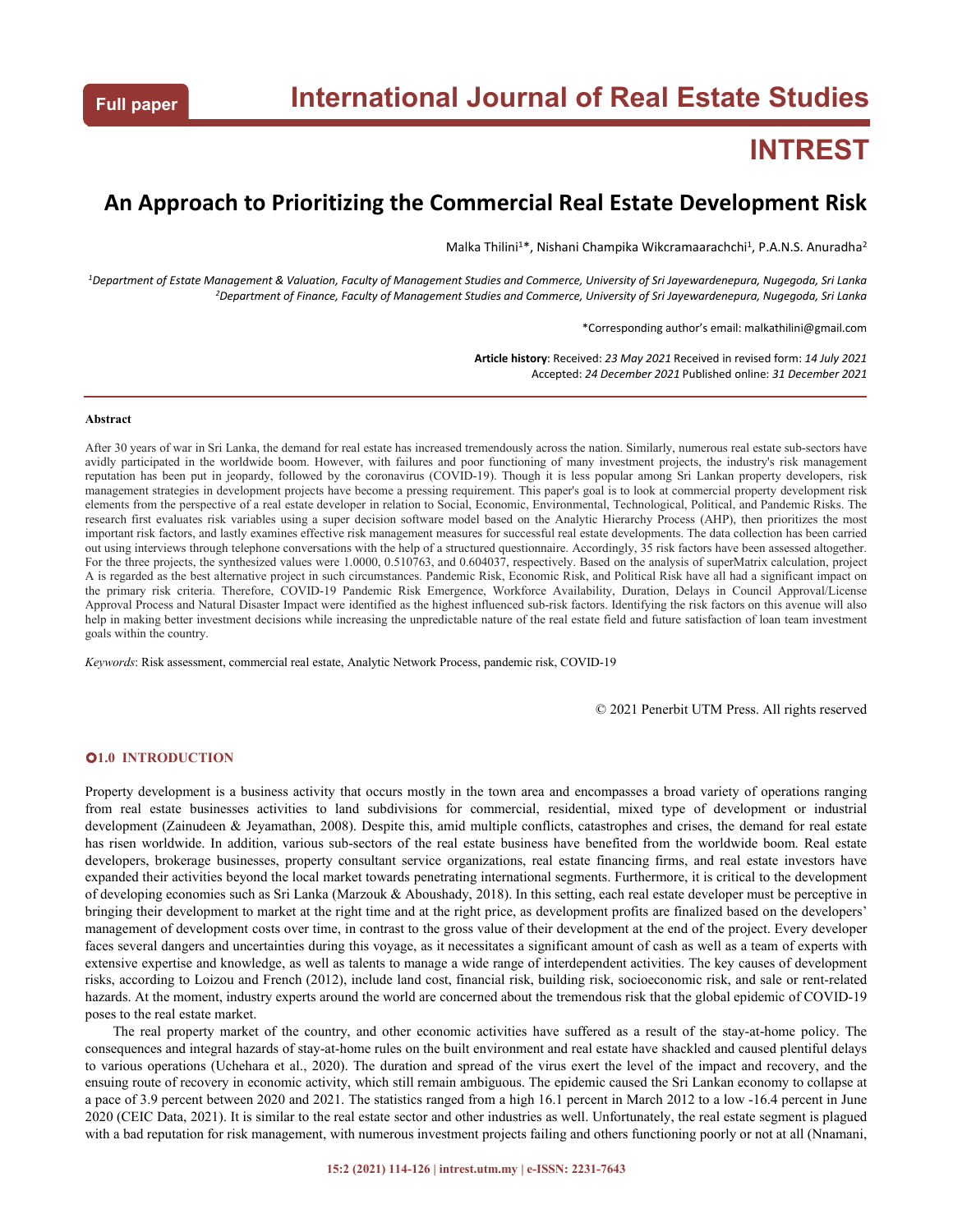2017), due to the risk management is not a popular practice among Sri Lankan property developers (Zainudeen & Jeyamathan, 2008). As a result, it is discovered that there is a significant knowledge gap about the likelihood of making judgments. Risks in property development have been the subject of current research. As elucidated by Ogunba et al. (2005), risk analysis is commonly emphasized in development evaluation papers throughout the world. As a result, risk management in development projects is an important topic to debate now.

This research intends to analyze the risks ofongoing commercial real estate development projects during coronavirus pandemic under three headings. To begin, the study usessuper decision software to analyze risk variables utilizing a created Analytic Hierarchy Process (AHP) model against Technological, Social, Environmental, Political, Economic and Pandemic risk-criteria. Second, the work also identifies the substantially affected risk variables by selecting the important risk factors. Finally, the paper covers successful risk management measures for real estate development. Such additions also contribute significantly to the body of prevailing knowledge in this field.

#### **2.0 LITERATURE REVIEW**

#### **2.1 Risks in Real Estate Development**

Real estate development activity is the process of increasing the value of property by making physical alterations and perfections to it using a property developer's cash and business skills (Zainudeen & Jeyamathan, 2008). diverse range of companies and individuals engaged in the creation and management of real estate to satisfy the employment, housing and social demands of communities (UDIA, 2003). As a result of certain identical features of property investment, such as heterogeneous, decentralized market, impracticality of knowing the, significant amount of risk involved in investment decisions, real market price some inherent issues in low liquidity, property management, and providing a hedge against inflation, many wealthy people in Sri Lanka intend to invest in the real estate sector (Berry & McGreal, 1999). Moreover, property investment always carries many risks and uncertainties (Zainudeen & Jeyamathan, 2008).

Political, social, economic, environmental, and technical aspects all contribute to the risk of real estate property investment. The unpredictable currency rate, variable interest rate, and high inflation rate influence rental income and capital value, and socio-political instability such as militancy, insurgency, and kidnappings have resulted in property investment failures and financial suffering (Nnamani, 2017). In an analytical sense, risk is defined as the degree to which the actual outcome of an investing activity or choice may differ from the expected outcome (Ajayi, 1998; Burja & Burja, 2009; Enever & Isaac, 2002; Hargitay & Yu, 1993). Furthermore, everything about the result of an investment that is unknown at the moment the decision is made is referred to as uncertainty. The risk, on the other hand, is a measure of a loss that has been recognized as a likely result of an action (Byrne & Cadman, 1984). Due to the high levels of risk and uncertainty connected with the real estate building sector, projects must examine risk occurrences seen in their projects in order to eliminate vagueness, imprecision, and unavailable data and information (Marzouk & Aboushady, 2018). Real estate development might be faced with various risk factors. The common risks involve natural risk, political risk, economic risk, technical risk, and management risk. Business risks, political risks, financial risks, taxation risks, market risks, tenant risks, sector risks, structural risks, planning risks, timing risk and holding period risk, comparative risks, management and/or union risk, risk of unplanned uselessness, and interest rate risk are some of the other types of risk (Ajayi, 1998). Property development is innately hazardous, with significant barriers to entry, owing to the sector's cyclical and capital-intensive character, as well as the normally long payback time (Newell & Steglick, 2006).

Every facet of property investment risk has been widely addressed for many years, including the risk-reducing impacts of property in a portfolio, portfolio risk reduction through property diversification, risk premiums for property sectors, and the influence of valuation pressing on property risk (Booth et al., 2002). Property development risk, on the other hand, has been documented for many years (Whipple, 1988), particularly given the importance of the property cycle and its strategic implications for real estate and development. (Pyhrr et al., 1999). Now that the historical stages of the property development process have been generally established, most risk assessment methodologies focus on measuring property development risk rather than identifying, prioritizing, or evaluating significant risk aspects in the property development process (Cadman & Topping, 1995; Miles et al., 2000). The majority of these methodologies (Byrne & Cadman, 1996; Cadman & Topping, 1995) are focused on feasibility and cash flow analysis, with just a minor amount of emphasis dedicated to property development risk management (Cadman & Topping, 1995; Miles et al.,2000). There has also been devised a wide categorization of property development risk into four areas: commercial, c land, construction and social, as well as 21 sub-risk categories (Dullisear, 2001). Other research has focused on specific components of property development risk, such as development financing risk (Markham, 2001) and interest rate risk (Cameron et al., 1990). Property development risk has received scant attention overall. Prominent property developers in Australia have recently acknowledged the necessity to tighten their risk management limitations in order to retain their discipline in bidding for business and effectively completing projects (Newell & Steglick, 2006). In brief, all the real estate development risk factors are compiled in the following Table 1.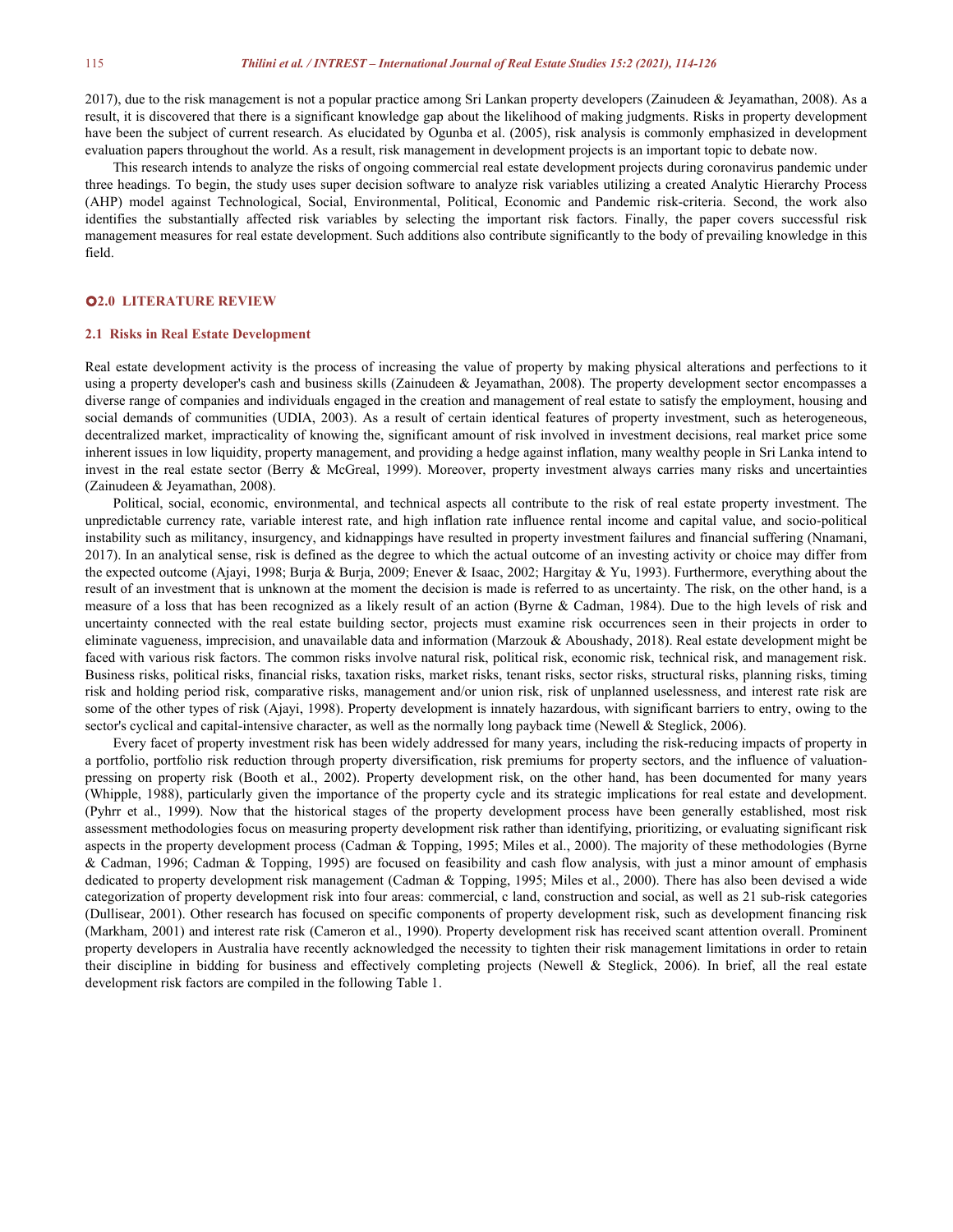#### **Table 1** Risk in commercial real estate development **(Source:** Chen and Khumpaisal (2009) and edited by authors)

| Criteria            | Sub-Criteria                              | <b>Valuation Methods</b>                                                                                                             | <b>Representative References</b>                                                                        |  |
|---------------------|-------------------------------------------|--------------------------------------------------------------------------------------------------------------------------------------|---------------------------------------------------------------------------------------------------------|--|
| <b>Social risks</b> | Workforce availability                    | Developer's satisfaction to local workforce market level (%)                                                                         | Danter Company (2007)                                                                                   |  |
|                     | Community acceptability                   | Level of benefits to local communities $(\%)$                                                                                        | Danter Company (2007)                                                                                   |  |
|                     | Cultural compatibility                    | Business & lifestyle harmony level (%)                                                                                               | Danter Company (2007)                                                                                   |  |
|                     | Public hygiene                            | Impacts on local public health & safety $(\%)$                                                                                       | Boorman (2009)                                                                                          |  |
| Technological       | Site conditions                           | Difficulties in site preparation for each specific plan (%)                                                                          | Danter Company (2007)                                                                                   |  |
| risks               | Designers and constructors                | Developer' satisfaction of their performances level (%)                                                                              | Khalafallah et al. (2005)                                                                               |  |
|                     | Multiple functionalities                  | Multiple use of the property level (%)                                                                                               | Danter Company (2007)                                                                                   |  |
|                     | Constructability                          | Technical difficulties in construction level (%)                                                                                     | Lam et al. $(2006)$                                                                                     |  |
|                     | Duration                                  | Total duration of the design and construction per 1,000 days<br>$(\%)$                                                               | Khalafallah et al. (2005)                                                                               |  |
|                     | Amendments                                | Possibility of amendments in design and construction $(\%)$                                                                          | Khalafallah et al. (2005)                                                                               |  |
|                     | Facilities management                     | Level of complexities in facilities management (%)                                                                                   | Moss et al. (2007)                                                                                      |  |
|                     | Accessibility & evacuation                | Level of easy access and quick emergency evacuation in use<br>$(\%)$                                                                 | Moss et al. (2007)                                                                                      |  |
|                     | Durability                                | Refurbishment requirements during buildings life cycle<br>probability $(\%)$                                                         | Chen (2007)                                                                                             |  |
| Environmental       | Adverse environment impacts               | The overall Environmental Impacts Index value                                                                                        | Chen et al. (2005)                                                                                      |  |
| risks               | Climate change                            | Level of impacts on use and value due to regional climatic<br>variation (%)                                                          | <b>UNEP</b> (2007)                                                                                      |  |
|                     | Impact of natural disasters               | Level of impacts due to natural disaster                                                                                             | Thilini and Wickramaarachchi<br>(2019)                                                                  |  |
| Economic<br>risks   | Interest rate                             | Level of impacts due to the increase of loan rate $(\%)$                                                                             | Bank of England<br>(2007);<br>Frodsham (2007); FSA (2005);<br>Nabarro and Key (2005);<br>Sagalyn (1990) |  |
|                     | Property type                             | Level of location concentration (%)                                                                                                  | Adair and Hutchison (2005);<br>Frodsham (2007)                                                          |  |
|                     | Market liquidity                          | Selling rate of same kind of properties in the local market<br>$(\%)$                                                                | Adair and Hutchison (2005)                                                                              |  |
|                     | Confidence to the market                  | Confidence level of the developer                                                                                                    | Adair and Hutchison (2005)                                                                              |  |
|                     | Demand and Supply                         | Level of regional competitiveness $(\%)$                                                                                             | Adair and Hutchison (2005)                                                                              |  |
|                     | Purchaseability                           | Level of affordability to the same kind of properties $(\%)$                                                                         | Carnoske et al. (2010)                                                                                  |  |
|                     | <b>Brand</b> visibility                   | Degree of developer's reputation in specific development<br>$(\%)$                                                                   | Adair and Hutchison (2005);<br>Dun & Bradstreet (2007);<br>Gibson and Louargand (2002)                  |  |
|                     | Capital exposure                          | Rate of estimated lifecycle cost per 1 billion pounds (%)                                                                            | Blundell et al. (2005); Moore<br>(2006)                                                                 |  |
|                     | Lifecycle value                           | 5-year property depreciation rate (%)                                                                                                | Adair and Hutchison (2005);<br>Lee $(2003)$                                                             |  |
|                     | Area accessibility                        | Level of regional infrastructures usability (%)                                                                                      | Adair and Hutchison (2005)                                                                              |  |
|                     | <b>Buyers</b>                             | Expected selling rate (%)                                                                                                            | Frodsham (2007)                                                                                         |  |
|                     | Tenants                                   | Expected annual lease rate (%)                                                                                                       | Booth et al. (2002)                                                                                     |  |
|                     | Investment return                         | Expected capitalization rate (%)                                                                                                     | Sagalyn (1990); Watkins et al.<br>(2004)                                                                |  |
|                     | Currency conversion                       | Bank of England (2007); FSA<br>Level of impacts due to exchange rate fluctuation<br>$(2005)$ ; Morledge et al. $(2006)$              |                                                                                                         |  |
|                     | Scarcity of Land                          | Level of availability to finding suitable<br>Land for the development $(\%)$                                                         | Chen and Khumpaisal $(2009)$ –<br>valuation method is decided by<br>authors                             |  |
|                     | Variations of the land prices             | Level of impact to development cost due to lad prices<br>fluctuation $(\frac{9}{0})$                                                 | Chen and Khumpaisal (2009)<br>- valuation method is decided<br>by authors                               |  |
| <b>Political</b>    | Political Groups/Activist                 | Level of protest by the urban communities $(\%)$                                                                                     | Arthurson (2001)                                                                                        |  |
| <b>Risks</b>        | Commercial Tax Policy<br>Local Tax Policy | Rate of Commercial Tax impact (%)<br>Rate of Council Local Tax (%)                                                                   | Bank of England (2007);<br>Halman et al. (2007); LCC<br>(2008)                                          |  |
|                     | Council Approval<br>License Approving     | Total days of construction, design approval process by<br>Liverpool City Council (LCC)<br>Total days of the license approval process | (Crown, 2008)<br>(Crown, 2008)                                                                          |  |
| Pandemic Risk       | COVID-19 (Coronavirus)                    | Level of impact to commercial development<br>during<br>lockdown period $(\%)$                                                        | Tanrivermiş (2020)                                                                                      |  |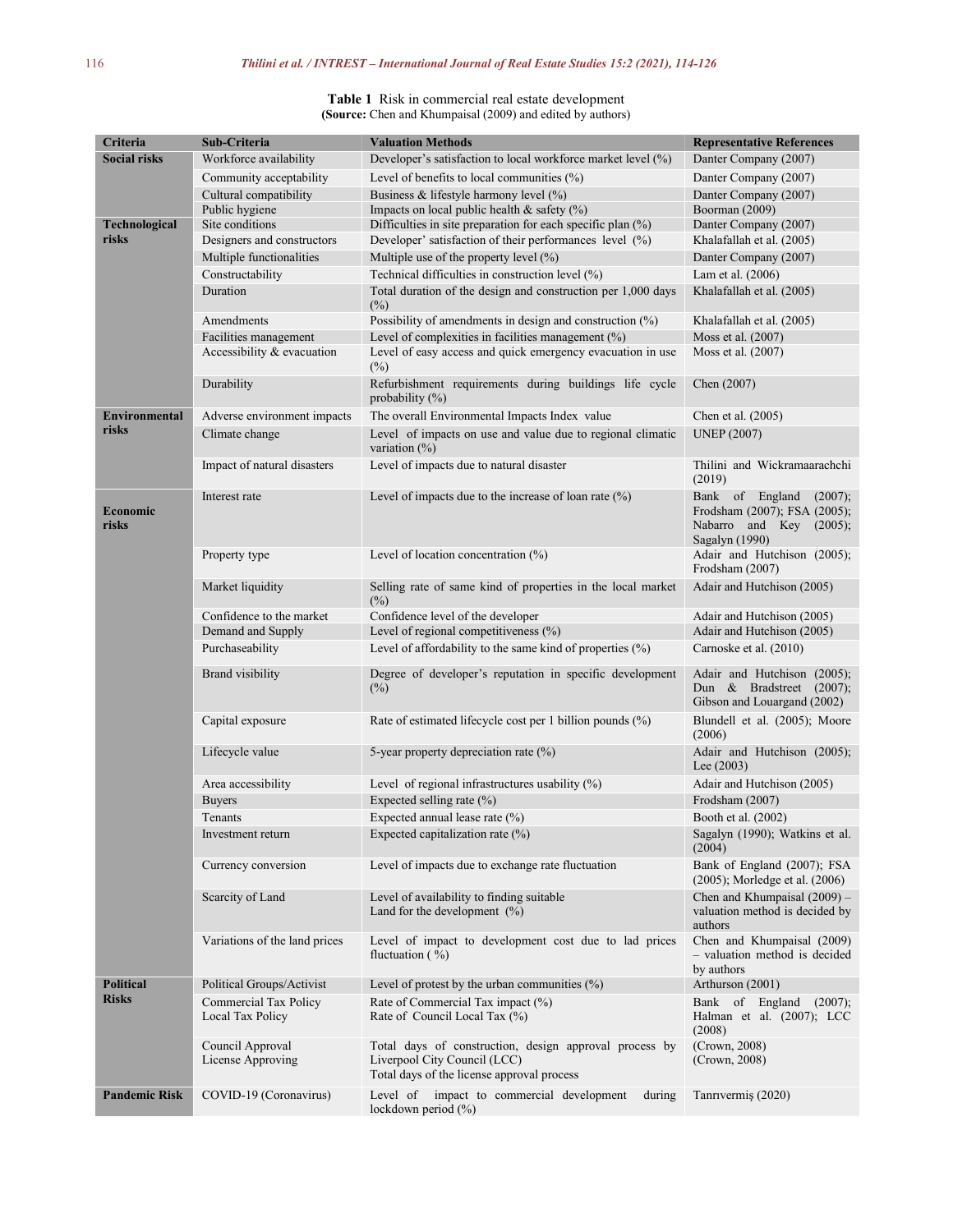#### **2.2 Pandemic Risk and Its Impact on Real Estate Development**

The pandemic is much more than a health-related concept; it also entails changes that might impact all sectors and living conditions. To put it another way, defining the parameters of a new normal endlessly is tiresome, and what should be done about human compensations, urban space, planning, housing, and other real estate investments looks to be on the table within this framework (Ling et al., 2020). The COVID-19 virus has infected over 5.8 million people in over 200 countries, according to research dated May 2020 (see GIS & Data). Health risks influence almost every business, but economic performance is severely impeded. The COVID-19 outbreak is viewed as a random occurrence with distinct features when compared to previous global crises (Çeti & Ünlüönen, 2019; Ponis & Ntalla, 2016). The pandemic has wreaked havoc on economic sectors and the economy as a whole; primarily emerging economies have been hit by a crisis, which has been followed by a significant risk and uncertainty of additional economic losses (Nicola et al., 2020). The COVID-19 pandemic phase, which has been defined as a global phenomenon that was unexpected, is unlike any previous crisis in history (Çeti & Ünlüönen, 2019; Ponis & Ntalla, 2016). In terms of transaction volume, credit utilization, and property values, the influence of the COVID-19 epidemic on the real estate marketwas investigated. Real estate sales have tended to climb in the preceding decade, but there was a drop in salesin March 2020 compared to the previous year. Due to a decline in the interest rates on occupied and house loans, which produces explosions on real estate sales (Tanrıvermiş, 2020), the recovery process might be observed from time to time.Due to this pandemic situation, many realtors and real estate developers as well as real estate investors face lots of difficulties in making decisions.

Pandemic crises and its global effects were defined as unanticipated event that had a negative impact on real estate project development, current real estate sales operations, cost estimates and valuations, and ratesof return. Almost every sector and activity poses a health risk, but economic activities are under significant strain (Tanrıvermiş, 2020). Despite the fact that other countries have experienced epidemics after then, none have been as severe as COVID-19. According to the WHO, the COVID-19 pandemic is progressively becoming a permanent part of human life and activities (UNCTAD, 2020; Wang & Tang, 2020). Commercial real estate development, according to Gujral et al. (2020), might do more than react to coronavirus. By utilizing modern technology, real estate market development initiatives verified its survivability throughout the viral epidemic. The digital and virtual environments have been subjected to the electronic business transformation. The COVID-19 outbreak has altered the market and prompted it to adopt new business methods (Bethune & Korinek, 2020). The impact of COVID-19 on real estate market development projects was also felt, and the impact of COVID-19 on real estate market development projects has undoubtedly changed as a result of the virus's spread. The Chinese real estate business has risen to the challenge of becoming a virtual platform (Gross & Lin, 2020). During the COVID-19 period, the market value of real estate rose (Sanchaniya, 2021). According to China Merchants Securities, despite all attempts to keep the market afloat, sales have plummeted (China Merchants Securities, 2020). However, according to the National Association of Realtors (NAR, n.d.), the virus's presence in the US market has resulted in a decrease in real estate sales. Several comparable studies (Chauhan & Kapoor, 2021; Tanrıvermiş, 2020; Uchehara et al., 2020) have offered their perspectives on the coronavirus' impact on the globalreal estate market. When the COVID-19 pandemic initially broke out in the Asia-Pacific region and expanded over the world, the real estate sector was the first to suffer the repercussions (JLL, 2020)

#### **2.3 Real Estate Development Risk Management**

Risk management may be defined as a sequence that includes risk analysis, risk response, and risk control (Gehner, 2003). The majority of the research focuses on risk analysis approaches that are used to detect and analyze hazards. The majority of the existing research focuses on methodologies ofrisk analysis that are used to detect and analyze hazards. Risk analysis is simply one component of risk management; it aims to make hazards 548 clear in either a qualitative or quantitative manner. Several risk analysis approaches are discussed in the context of project and construction management, including sensitivity, scenario, stochastic analysis,the expected-monetary-value method, and the risk-adjusted-discount rate method (Byrne & Cadman, 1984; Flanagan & Norman, 1993; Leung & Hui, 2002; Raftery, 1994). As real estate development is not the same as gambling, one must depend heavily on subjective risk assessments, also known as risk perception (Sitkin & Pablo, 1992). The risk response or choice is based on people's risk proclivity or readiness to incur risks deliberately (Simon et al., 2000). The development of alternative investment selection options is designed to limit risk occurrences or predicted losses (Al-Bahar & Crandall, 1990). Numerous researchers (Chapman, 2011; Flanagan & Norman, 1993; Smith et al., 2006) have carried out research using risk management strategies and models. Intuition, judgment, and experience are the most often applied risk assessment strategies (Akintoye & MacLeod, 1997; Lyons & Skitmore, 2004). Furthermore, real estate developers and investors were identified as important hurdles to implementing risk management in the conceptual or early stages of a project life cycle due to a lack of awareness of risk assessment techniques and a lack of understanding of its potential benefits (Uher & Toakley, 1999). Risk is a typical occurrence in the construction business, and the act of managing it is important at various phases of the real estate development process (Udoudoh, 2020).

#### **3.0 METHODOLOGY**

Past literature has analyzed 32 sub risk factors under the Analytic Network Process model (Thilini & Wickramaarachchi, 2019). However, in this research, three new risk factors like the impact of COVID-19, variation of land prices, scarcity of land have been added with a different methodology. Only one risk factor is missed under Environmental risk because of the unavailability of data of Environmental Impacts Index value. Accordingly, altogether 35 risk factors were assessed using Analytic Hierarchy Process technique. This strategy involves organizing the problem into a hierarchy and using a combination of quantitative and qualitative criteria to solve it. Because this strategy is to define the problem as a hierarchy and believe in a blend of quantitative and qualitative criteria, it is shown to make judgments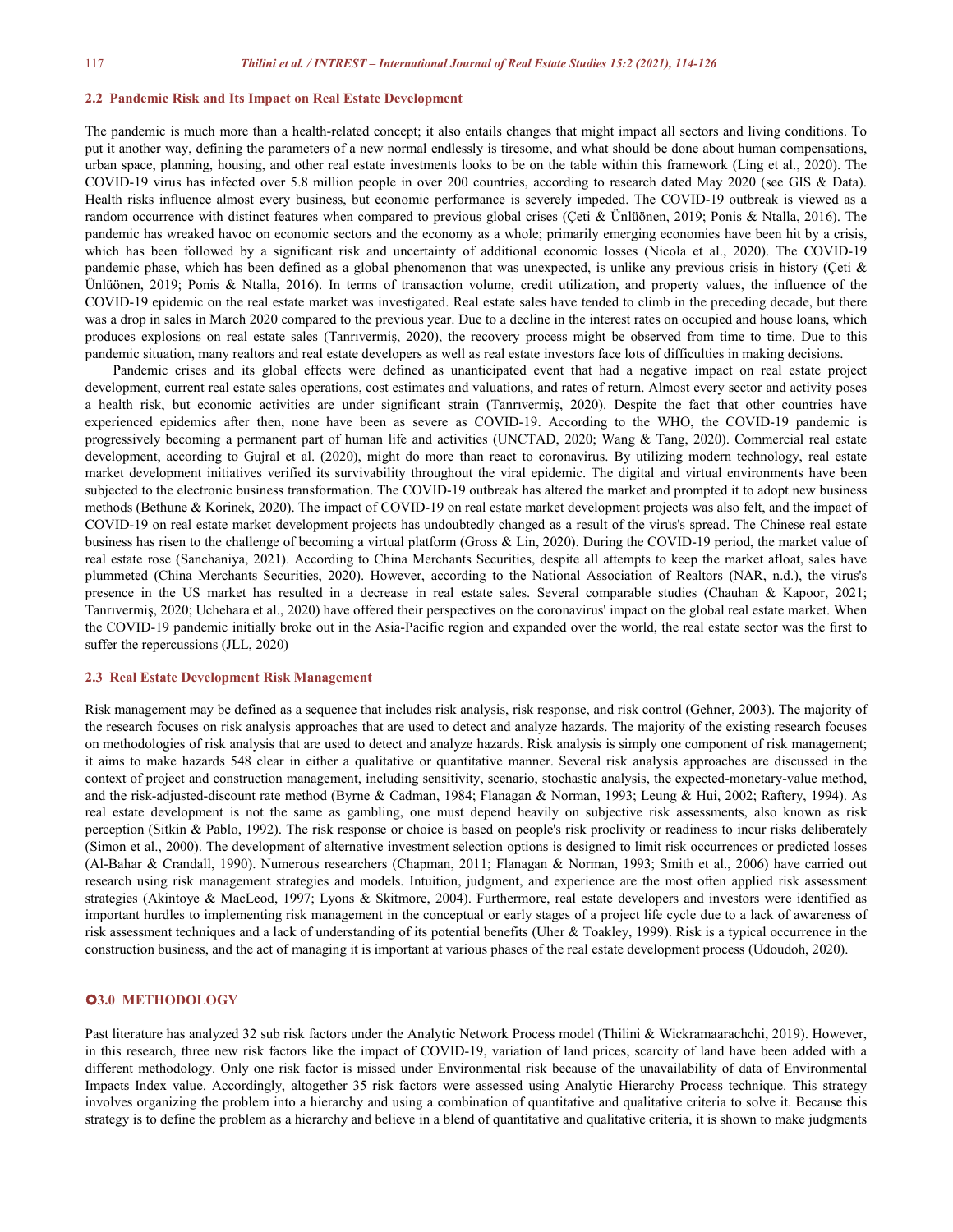using numerous criteria. This method, known as included AHP, can yield a more accurate and likely assessment when compared to stand alone AHP (Ho, 2008). The study's conceptual framework is represented in Figure 1 below.



(Source: Authors' compilation)

### **3.1 Data Collection Procedure**

The primary data collection was carried out through telephone conversations, through a set of structured questionnaires, for the purpose of collecting data on three respective real estate developers' opinions on risk in commercial real estate development amidst the COVID-19 pandemic. There were six primary risk factors (social risk, environmental risk, technological risk, economic risk, political risk, and pandemic risk) as well as 35 sub-criteria.

#### **3.2 Case Study Area**

In Sri Lanka, districts highly affected by the COVID-19 outbreak were Colombo and Gampaha, as identified by the health officials. Accordingly, Gampaha, Ja-Ela and Ekala were selected representing Gampaha District to identify real estate development risk factors during COVID-19.

#### **3.3 Sample**

Three, out of many commercial projects in the urban area were selected within Gampaha, Ja-Ela and Ekala areas, based on the closeness to the city center, type of the development and being convenient to the researchers. Project A is the ideal location for a retail and office complex. The property has been designated by statutory authorities as a suitable zone for the development of a commercial complex with 196 stores and over 12,000 square feet of office space, as well as 10 escalators and four elevators, two observation lifts, a basement parking garage, and all utilities. The seven floors include the ground floor. This is approximately a rectangular shape development. Project B is a shopping complex. There are ample parking facilities. The land is located in an ideal zone, only 6 km from Bandaranayake International Airport, 25 km from Colombo. There are 5 floors consisting with ground floor, and this is L shaped designed complex. Project C is a structure of 500 shopping units with each approximately 200 sqft in area, a 6,000 sqft branch of a leading supermarket chain, and an industrial zone. All shops also comprise individual toilets and other standard facilities, and parking. There are 5 floors consisting with ground floor, and this design is just different and approximately curved in shape.

#### **3.4 Data Analysis Method**

This research intends to provide a risks analysis of commercial real estate development projects during the coronavirus pandemic n under three headings; firstly, to evaluate the risk factors utilizing Analytic Hierarchy Process (AHP) model against Social, Political, Economic, Technological, Environmental, and Pandemic risk criteria, using super decision software (following steps 1, 2 and 3). Under step 4, the key risk factors are prioritized to identify the highly affected risk factors.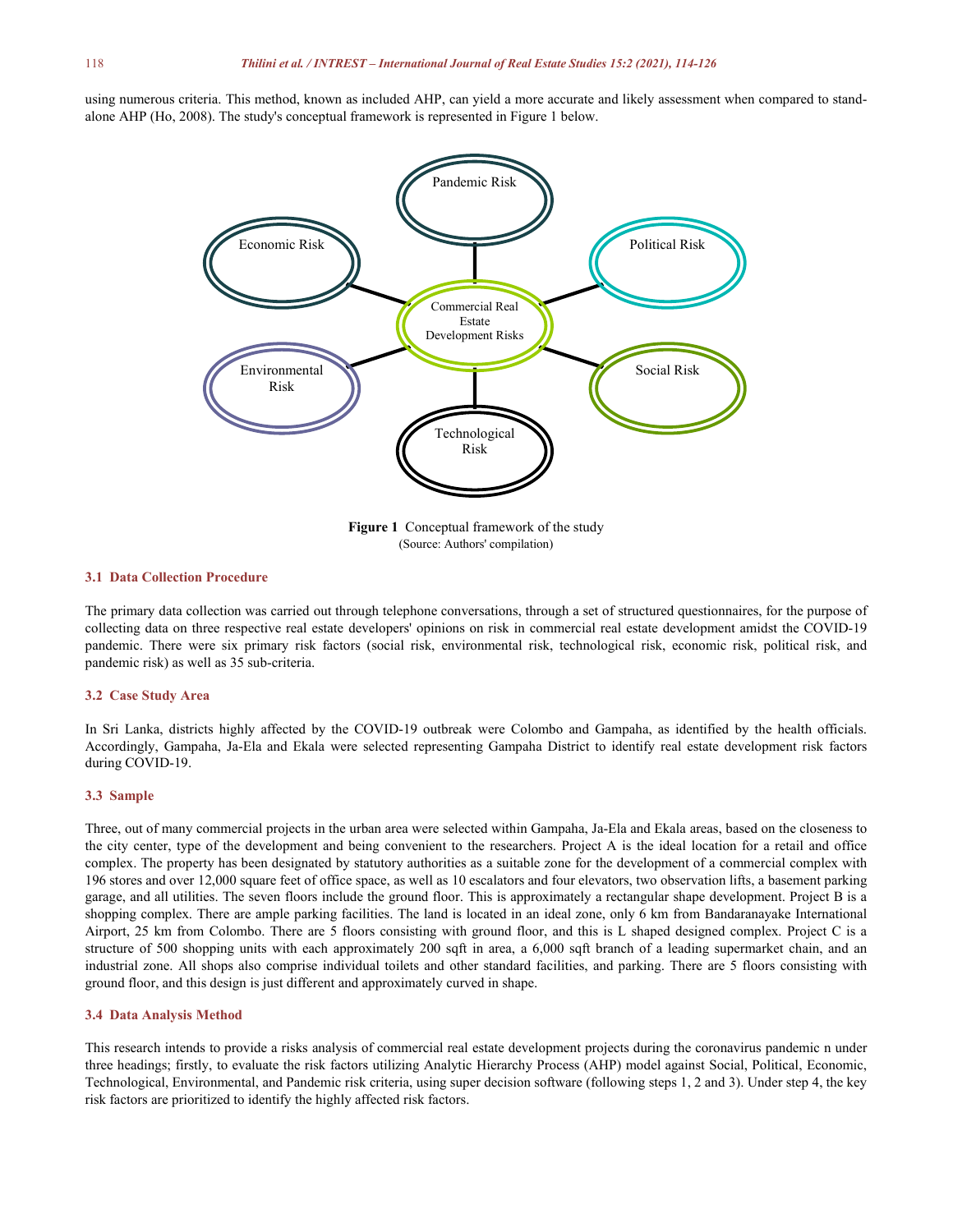#### **3.4.1 Analytic Hierarchy Process (AHP )**

As mentioned by Nermend (2017), AHP (Analytic Hierarchy Process), ANP (Analytic Network Process), The REMBRANDT method, ELECTRE (Elimination Et Choix Traduisant la Realité), DEMATEL (Decision Making Trial and Evaluation Laboratory), and PROMETHEE are just a few examples of expert multiple-criteria decision-making techniques (Preference Ranking Organization Method for Enrichment of Evaluations).

The AHP method, created by Thomas L. Saaty in the 1970s (Saaty, 1980), assumes that all criteria (attributes) are independent (Brunelli, 2015). Because they may be divided into sub-criteria, the criteria have a hierarchical structure. The ANP technique was added to the AHP approach, which was also anticipated by Thomas L. Saaty and suggests that there may be interaction and dependency between the criteria (attributes) (Saaty & Vargas,2006). The REMBRANDT method relies on pairwise metric comparisons, however itlacks a hierarchical structure (Nermend, 2017). The DEMATEL approach divides the interrelationships amongst the criteria (in this example, real estate qualities) into cause and effect groupings (Si et al. 2018). The ELECTRE group techniques, based on the outranking approach, provide for alternate selection, ranking, and sorting (Nowak, 2004). The purpose of the PROMETHEE approach is not to select the "correct" or "best" decision, but rather the one that best matches the goal. Italso allows for the identification and quantification of conflicts and synergies, decision clusters, and the selection of primary options (Brans & Mareschal, 2005). The aforementioned methodologies have already been used in the well-known real estate market or urban study. The PROMETHEE approach, for example, was used to assess urban redevelopment activities in Northern Italy (Bottero et al., 2018). The DEMATEL approach was used to break down correlations between real estate attributes into causal and categories (Gołąbeska, 2018). In commercial real estate development, the ANP approach is used to analyze risk (Chen & Khumpaisal, 2009; Thilini & Wickramaarachchi, 2019). The AHP approach was also applied, which is the main emphasis of the current study. The efforts to utilize AHP to govern the weights of market features (Kozioł-Kaczorek, 2012) are substance in the context of the current study; the instigator also recommends enhancing the AHP technique aspects of goal-programming (Kozioł-Kaczorek, 2014). A similar technique was provided in the study, which involved comparing derived weights to various counter proposals (Kryvobokov, 2005). The efficiency of the AHP approach was also proven in this case, with the local real estate market in Sri Lanka as a case study. The current study takes a further step by using the weights established by various real estate appraisal systems in both individual and mass approaches. Apart from the inspection of market weights alone, a review of valuation findings is offered, which provides a holistic picture of the AHP method's utility. The analytic hierarchy process (AHP) would be appropriate in instances where there is a lot of ambiguity (Saaty, 1980, 1994, 1996; Saaty & Vargas, 1991).

AHP is also a framework for problem-solving (Saaty, 1986) and a measurement theory (Saaty, 1990) that has been offered as a decision-making approach for evaluating complicated multi-attribute options among one or many decision-makers. It is considered an enhancement over other decision-making approaches since it allows for the integration of subjective elements (Emrouznejad & Marra, 2017). The AHP approach's calculus is briefly outlined here, with an emphasis on the important assumptions that underpin the needed pair wise comparison and prioritizing (Saaty & Vargas, 1991).

Hierarchy creation, priority analysis, and consistency verification are the three main processes of the AHP. To begin, decision-makers must decompose complicated multiple-criteria decision issues into its constituent parts, with each conceivable feature organized into numerous hierarchical levels using the AHP technique. The decision-makers must next compare each cluster pair-wise at the same level, based on their own experience and expertise. For example, in the second level, every two criteria are connected at a time with regard to the objective, but in the third level, every two aspects of the same criterion are linked at a time regarding the corresponding criterion. Some discrepancy may have occurred since the comparisons were made based on personal or subjective opinions. The fourth operation, uniformity verification, is coupled to quantify the degree of uniformity among the pair-wise comparisons by computing the consistency ratio to verify the findings are credible. It is regarded as one of the key benefits of the AHP. If AHP is deemed to be one of the most complete systems (Ho, 2008), it reflects the need to make judgments based on a variety of factors since this technique articulates the criminal as a hierarchy and believes in a combination of quantitative and qualitative principles. This strategy, referred to asintegrated AHP, can produce more accurate and favorable results than a stand-alone AHP (Ho, 2008). The AHP's series of steps is depicted in Figure 2.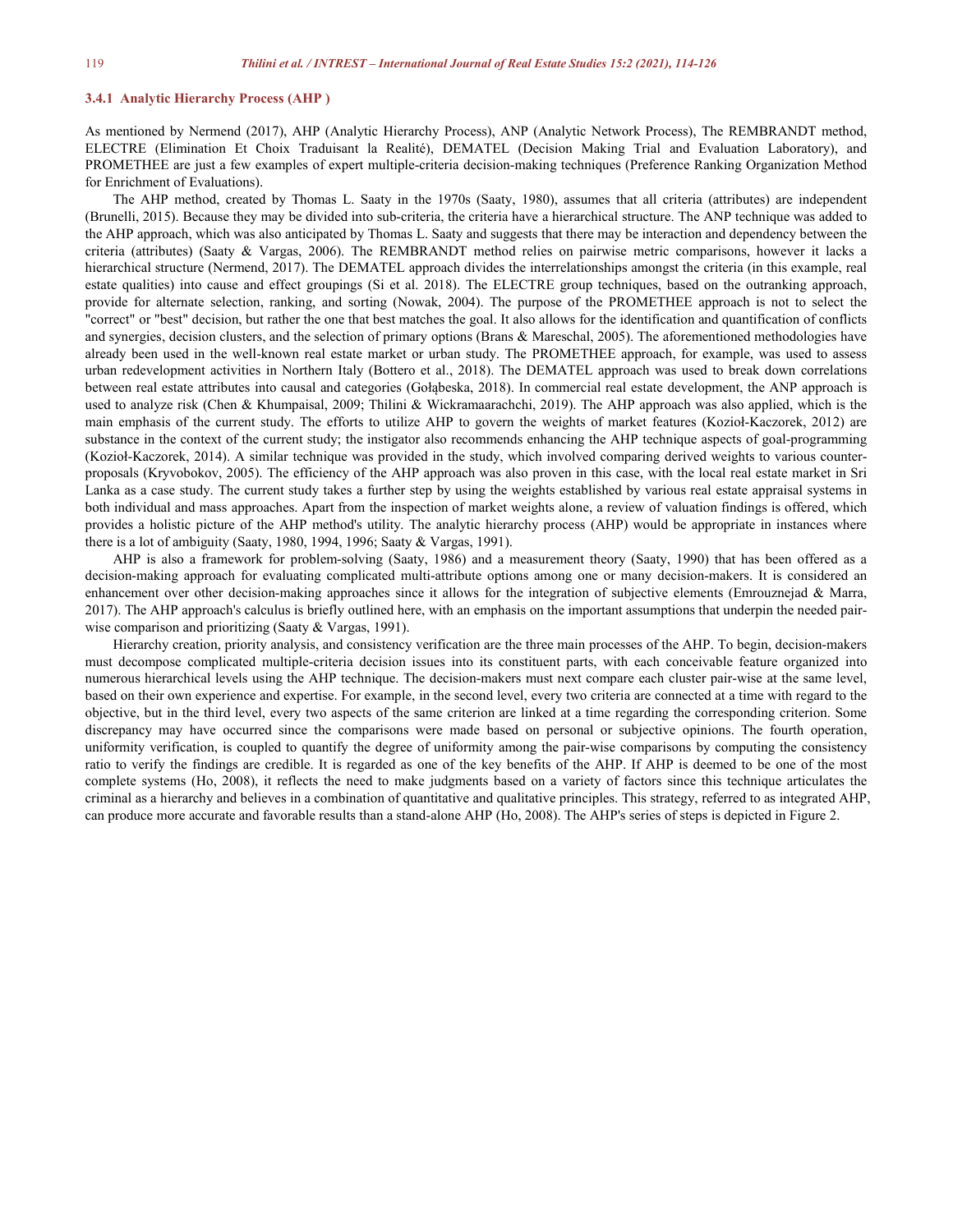

**Figure 2** The flowchart of the Analytic Hierarchy Process (Source: Ho et al., 2006)

## **4.0 RESULTS AND DISCUSSION**

To gauge the risk of commercial real estate development projects, four following steps have been taken:

#### **Step 1: Hierarchical Structure of Selecting Best Real Estate Development Project**

Utilizing super decision software, the risk assessment model was created. The AHP model forcommercial real estate development projects is depicted in the diagram below.

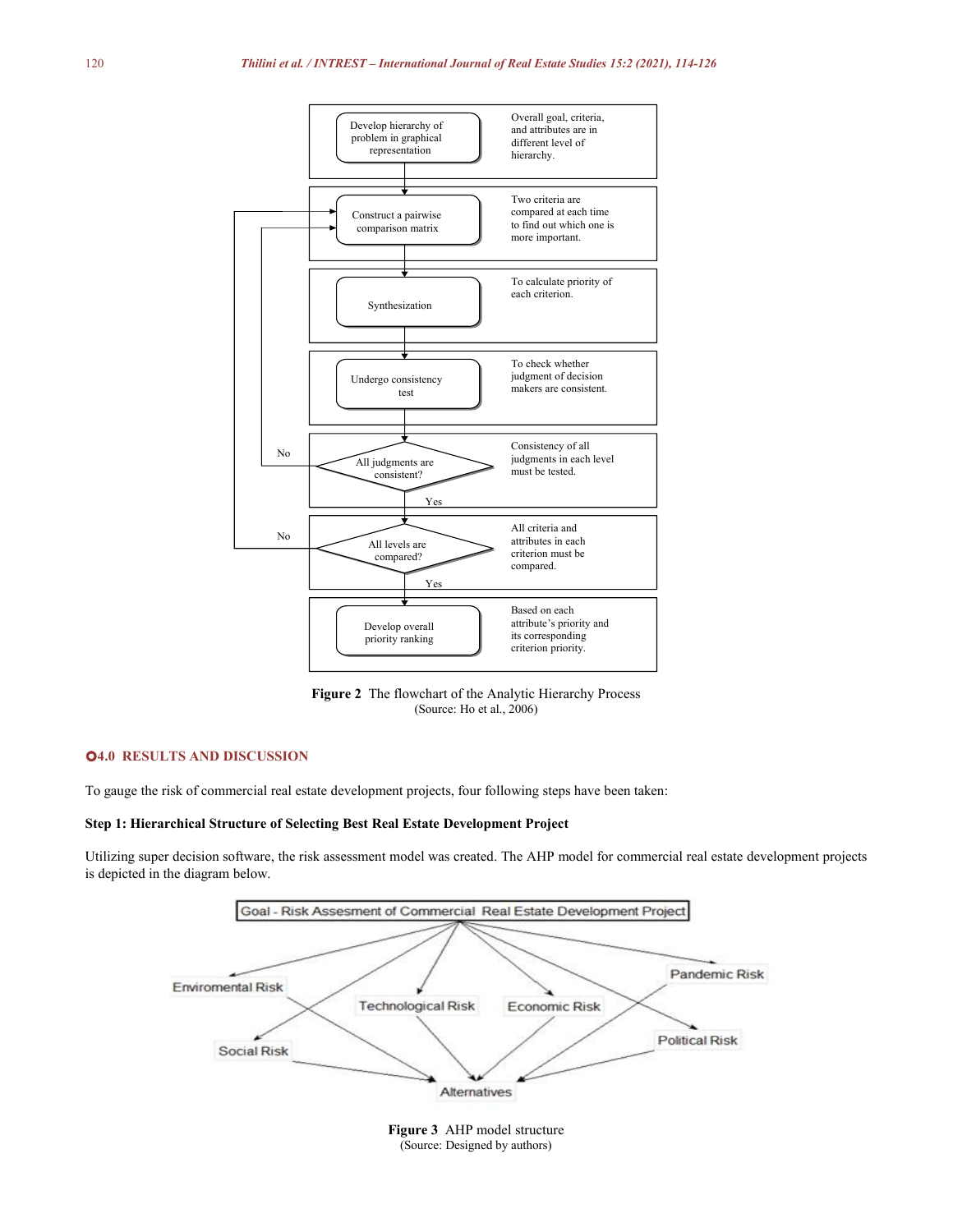#### **Step 2: Pairwise Comparison**

There are a variety of pairwise comparison judgments that lead to the calculation of factor weights and factor evaluations. The finest alternative development project is selected from among those with the greatest overall weighted score. In pair-wise comparisons, a real estate developer, or any other decision maker must rank two options on a linguistic scale ranging from equally-desired to strongly preferred, as mentioned. The expert prioritizing tool represents the relative relevance of the criteria by providing a number (see Table 2) provided by (Saaty, 1980, 1996). The means for calculating importance are pairwise comparisons of these elements' backgrounds (Sharma et al., 2008).

|  | <b>Table 2</b> Pairwise comparison scale |  |
|--|------------------------------------------|--|
|  |                                          |  |

| Intensity of<br>importance | <b>Explanation</b>                                                                    |
|----------------------------|---------------------------------------------------------------------------------------|
|                            | Two criteria are equally important in achieving the goal                              |
|                            | When it comes to experience and judgment, one has a little advantage over the other   |
|                            | Experience and judgment favor one over the other                                      |
| 7                          | Criterion is heavily preferred, as evidenced by its prevalence in practice            |
| 9                          | The supremacy of one over the other is proclaimed to the maximum degree<br>imaginable |
| 2, 4, 6, 8                 | Used to symbolize a compromise between the above-mentioned criteria                   |

Source: In AHP, multiple pairwise comparisons are based on a standardized comparison scale of nine levels (Albayrak & Erensal, 2004; Arslan & Turan, 2009; Dinçer & Görener, 2011; Kandakoglu et al., 2009; Kangas et al., 2001; Kajanus et al., 2004; Kurttila et al., 2000; Lee & Walsh, 2011; Pesonen et al., 2001; Saaty, 1996; Yüksel & Dağdeviren, 2007).

#### **Step 3: Synthesization**

The alternatives' overall priorities generated by synthesizing the priorities of the alternatives of all the sub-networks are the key findings of an AHP model. The findings of the AHP model are shown in the table below.

| Name      | <b>Ideals</b> | <b>Normals</b> | Raw      |
|-----------|---------------|----------------|----------|
| Project A | 1.000000      | 0.472858       | 0.236429 |
| Project B | 0.510763      | 0.241518       | 0.120759 |
| Project C | 0.604037      | 0.285624       | 0.142812 |

**Table 3** Synthesized value (Source: Authors' compilation)

If the network is a bottom level decision network, the values for each alternative are pulled straight from the network's Limit Matrix, according to the Super Decision software guide Raw (Adams & Saaty, 2003). The control criterion nodes are normalized and multiplied by the Ideal values of the alternative vectors from the networks underneath them if the network is a transitional network with control criteria. These subjective vectors are then combined to generate the raw vector. By adding the fundamentals to it and then dividing each element by the sum, the normalized vector of priority for the alternatives is formed. The fundamentals of normalized vector summation to 1. In the synthesis table, the raw values are multiplied by the standard column. By dividing each member in the vector by the biggest, the raw priority vectors are turned into unrealistic values, with the best option receiving a significance of 1 and the others receiving their respective percentage less than 1. In the synthesis table above, these are the values in the Standards column. As a result, project A is the finest alternative development project.

### **Step 4: Overall Priority Ranking**

Finally, the priority vectors for the alternatives that have been passed up to the top level are balanced according to the priority of Benefits, Costs, Opportunities, and Risks to produce an overall normalized priority vector for the alternatives and restrict them in terms of the Hierarchy.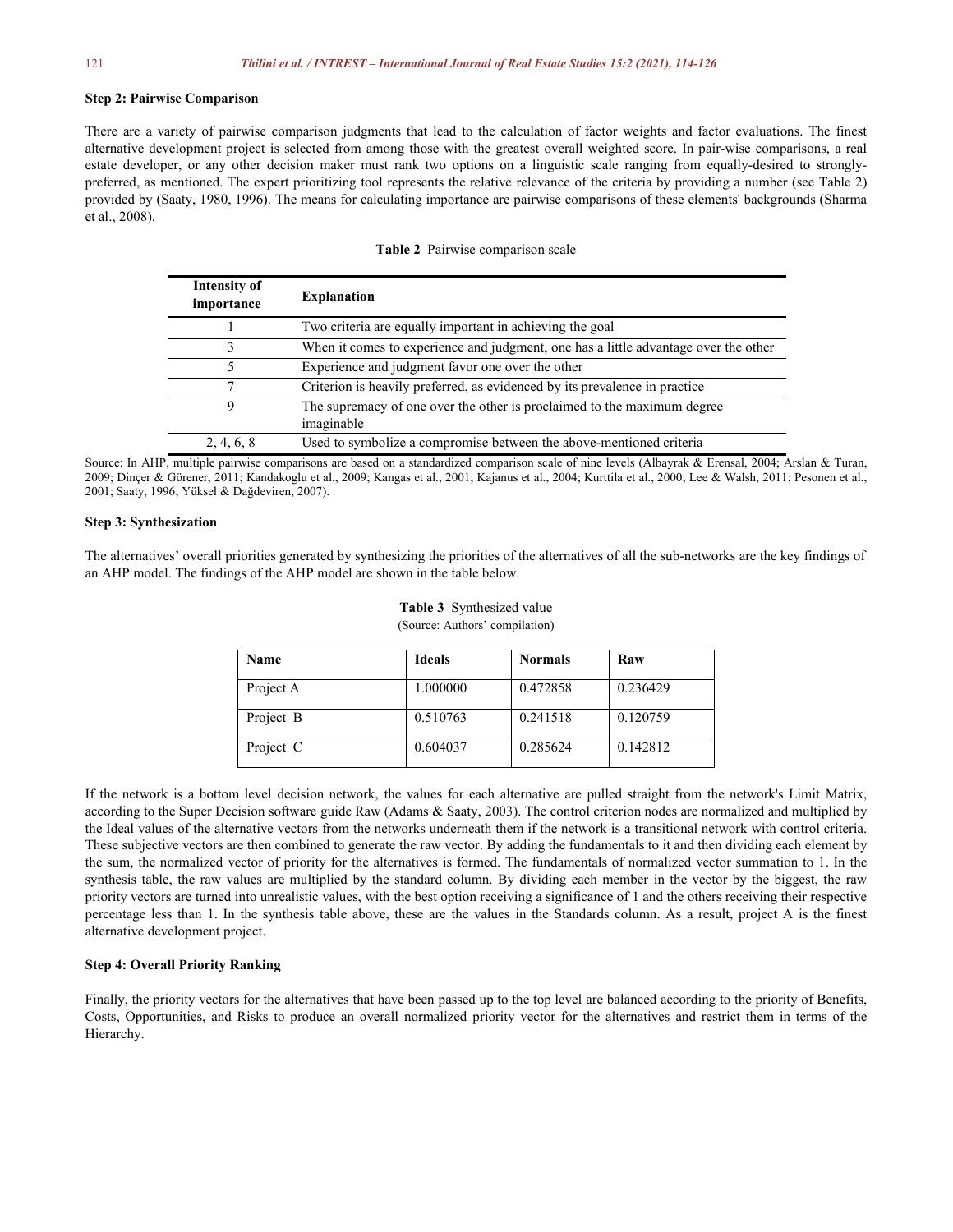| <b>Risk Factors</b> | Normalized by clusters | Limiting | Ranking        |
|---------------------|------------------------|----------|----------------|
| Social Risk         | 0.25000                | 0.020833 | $\overline{4}$ |
| Technological Risk  | 0.11111                | 0.009259 | 5              |
| Environmental Risk  | 0.50000                | 0.005208 | 6              |
| Economic Risk       | 0.06250                | 0.041667 | $\overline{2}$ |
| Political Risk      | 0.33333                | 0.027778 | 3              |
| Pandemic Risk       | 1.00000                | 0.083333 |                |

| <b>Table 4</b> Prioritized main risk factors |  |
|----------------------------------------------|--|
| (Source: Authors' compilation)               |  |

In accordance with the results delineated in Tables 3 and 4, project A is the finest alternative development project and highly affected risk factor is the pandemic risk, which affects real estate project developments due to significant increases in material cost, decrease in rent collection, operating cost, losses as a result of declines in demand, investment value and net operating income. To manage these risks, every developer needs to change business orientation strategically through work planning, proper supply change management, proper technology usage, increasing safety and facility management to reduce construction delays. Second, the volatility of the real estate market has a significant impact on economic risk. In Sri Lanka, high inflation rate, interest rate, unemployment rate and increasing poverty were observed after the pandemic. Thirdly, political risk is another considerable risk factor in Sri Lanka; changes in policy, development regulations, lack of proper mechanisms, and poor decision-making highly affect every industry's development. The results further revealed that Pandemic risk, Economic risk and Political risk are highly affected main risk criteria. Consequently, COVID-19 pandemic risk emerged, workforce availability, duration, delays in Council Approval /License Approval process, Natural Disaster impact are identified as the highest influences on sub risk factors.

Commercial real estate, as per Gujral et al. (2020), might do more than only respond to coronavirus. Surprisingly, the findings support this, and pandemic risk has a significant impact on Sri Lankan commercial real estate growth. The epidemic has wreaked havoc on the economy's sectors and structure. Developing economies were in the midst of a crisis, with a significant danger of further economic losses (Nicola et al., 2020). During the COVID-19 period, the real estate market value surged (Sanchaniya, 2021). Despite all attempts to keep the market afloat, real estate deals have decreased, as reported by China Merchants Securities (2020). However, the National Association of Realtors reports that the virus's arrival on the US market has resulted in a decline in real estate sales (NAR, n.d.). Several linked articles (Chauhan & Kapoor, 2021; Tanrıvermiş, 2020; Uchehara et al., 2020) discuss the impact of the coronavirus on real estate business. Comparing those results, it is certain that economic risk is a highly affected factor and it makes an impact on development activities; at present, inflation rate, borrowing rate, interest rate, currency conversion problem and several other matters have affected real estate and other sectors, and everything is in an unpredictable situation.

#### **4.1 Risk Management during COVID-19**

Presently, it is a good opportunity to assess COVID-19's influence on development organizations, both internally and publicly, by conducting a thorough study. This includes identifying mission-essential tasks, equipment, and people, as well as defining how, where, and by whom important services are delivered; and, in particular, contemplating suspending certain areas of work to limit risk of exposure, facilitate social distancing, and save money. It guarantees that staff availability, health, and safety are all closely monitored. Since COVID- 19 has the potential to harm everyone, a stability plan for all business-critical personnel must be devised that can be immediately activated if they get ill. All important functions must have alternatives and designates, and the chain of command must be clearly defined. Furthermore, health and safety, employee rules, vital service, insurance, travel, and contractual difficulties all arise, and it is critical to grasp current insurance plans and guidance. At that point, financial advisers, loans, government programs, deferrals, and other resources are accessible to developers, as well as how they might obtain them. Finally, employees may require assistance. Those factors might also aid in improving the success of development initiatives.

# **5.0 CONCLUSION**

The property development sector is made up of a diverse group of companies and individuals who construct and operate real estate to suit the housing, employment, and social demands of communities. It entails a great level of risk and uncertainty since it necessitates a substantial sum of cash, high competence, and a knowledgeable team of experts with various skilland ability sets to manage a diverse range of interdependent tasks. Political, social, economic, environmental, and technical issues all increase the risks associated with real estate investing. Variable currency rates, high and volatile interest rates, and inflation have an impact on rental income and capital value, while socio-political uncertainty, such as insurgency, kidnappings, and militancy, has led to property investment failures and financial distress. Land cost, financial risk, building risk, socioeconomic risk, and sale or rent-related hazards are the key causes of development risks. At present, the global epidemic of COVID-19 has generated worries among industry experts throughout the world about the huge threat it poses to the real estate business. Regrettably, the business has a bad reputation for risk management, with numerous investment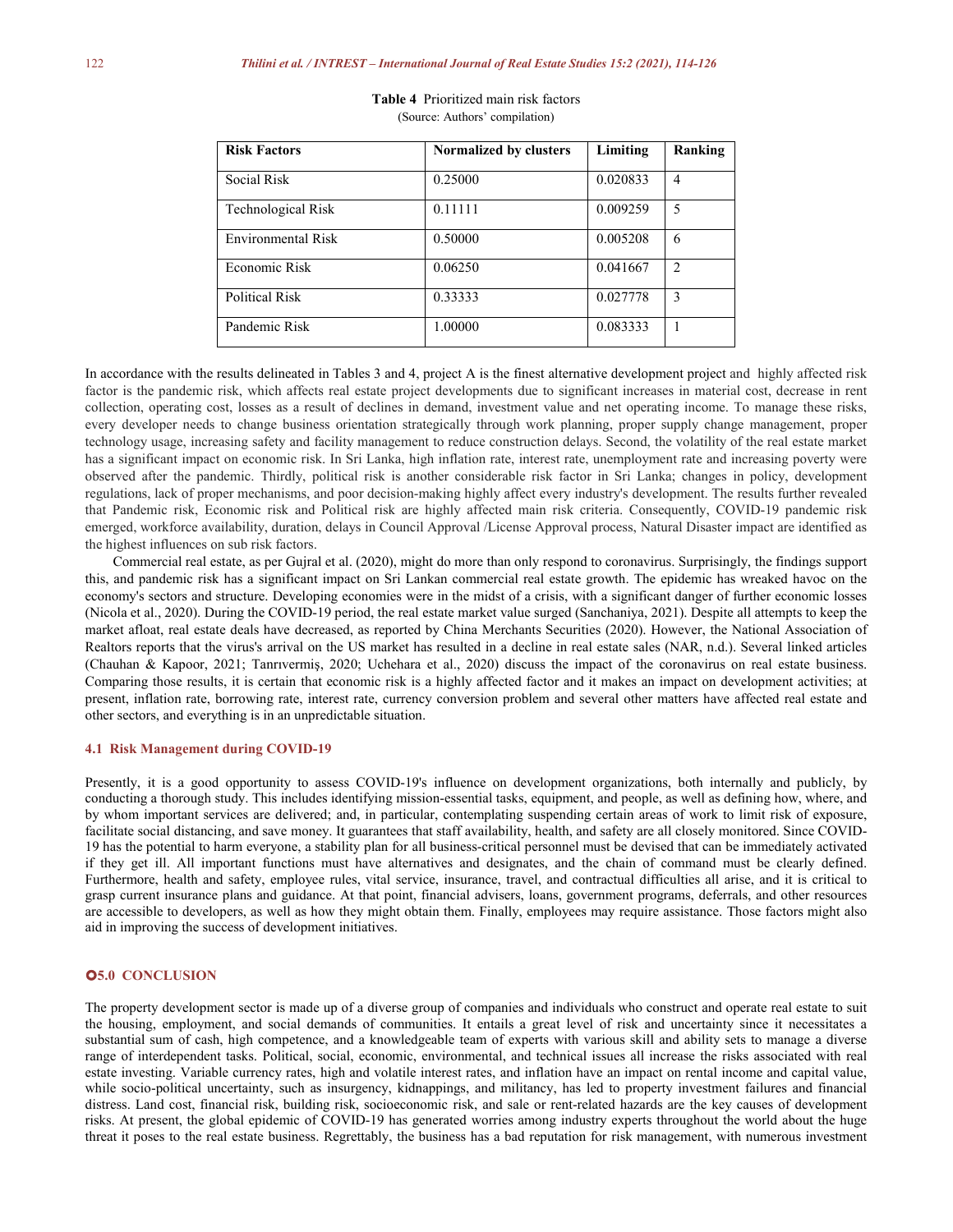#### 123 *Thilini et al. / INTREST – International Journal of Real Estate Studies 15:2 (2021), 114-126*

projects collapsing and others functioning poorly or not at all, and risk management is not widely practiced among Sri Lankan property developers. As a result, it is discovered that there is a significant gap with no information on the likelihood of receiving the choices. During the coronavirus pandemic, this research investigated the commercial property development risk elements from the perspective of a real estate developer versus Social, Economic, Environmental, Technological, Political, and Pandemic Risks. For the three project, as per the super matrix computation, the synthesized values were 1.0000, 0.510763, and 0.604037, respectively, resulting in a priority of 1 for the best alternative and a percentage less than 1 for the others. Project A is the best alternative project during this situation. The results further revealed that Pandemic risk, Economic risk and political risk are highly affected main risk criteria. COVID-19 Pandemic Risk, Workforce Availability, Duration, Delays in Council Approval /License Approval Process, and Natural Disaster Influence are some of the sub risk variables that have a significant impact on real estate projects in pandemic scenarios. Pandemic risk is a substantially influenced risk element in the real estate business, according to current previous research. Nonetheless, the council approval procedure, the impact of natural disasters, and political risk have all been highlighted as significantly impacted risk factors. In general, inflation, interest, financial, market, and tenant concerns have effects that are comparable to promoting social separation and avoiding wasteful cash outlays by closely monitoring employees and workers online. As everyone is at danger of being directly harmed by COVID-19, a continuity strategy for all critical persons and enterprises must be established that can be promptly triggered if they get ill. For all key functions, the chain of command must be clearly specified, and alternatives and designations must be adopted. Proper supply chain management, proper technology usage, increasing safety and facility management will also help reduce delays in construction and if a developer is capable of managing such critical situations, that is the best way to achieve the long term investment goal.

#### **Acknowledgement**

The Centre for Real Estate Studies (CRES), Department of Estate Management and Valuation, University of Sri Jayewardenepura, Sri Lanka, is funding this study. Thank you for the research opportunity.

#### **References**

- Adair, A., & Hutchison, N. (2005). The reporting of risk in real estate appraisal property risk scoring. *Journal of Property Investment & Finance*, *23*(3), 254-268.
- Adams, W. J. L., & Saaty, R. (2003). Super decisions software guide. Retrieved from https://superdecisions.com/sd\_resources/v28\_man01.pdf
- Ajayi, C. A. (1998). *Property investment valuation and analysis*. Ibadan: De-Ayo Publications.
- Akintoye, A. S., & MacLeod, M. J. (1997). Risk analysis and management in construction. *International Journal of Project Management, 15*(1), 31-38.
- Al-Bahar, J. F., & Crandall, K. C. (1990). Systematic risk management approach for construction projects. *Journal of Construction Engineering and Management, 116*(3), 533-546.
- Albayrak, E., & Erensal, Y. C. (2004). Using analytic hierarchy process (AHP) to improve human performance: An application of multiple criteria decision making problem. *Journal of Intelligent Manufacturing, 15*(4), 491-503.
- Arslan, O., & Turan, O. (2009). Analytical investigation of marine casualties at the Strait of Istanbul with SWOT-AHP method. *Maritime Policy & Management, 36*(2), 131-145.
- Arthurson, K. (2001). Achieving social justice in estate regeneration: The impact of physical image construction. *Housing Studies, 16*(6), 807-826.
- Bank of England. (2007, April). Financial stability report. Retrieved on 30 December 2007 from https://www.bankofengland.co.uk/-/media/boe/files/financial stability-report/2007/april-2007.pdf
- Berry, J., & McGreal, S. (Eds.). (1999). *Cities in the Pacific Rim: Planning systems and property markets*.New York, NY: E & FN Spon.
- Bethune, Z. A., & Korinek, A. (2020, April). *COVID-19 infection externalities: Trading of lives vs. livelihoods* (NBER Working Paper No. 27009). Retrieved from https://www.nber.org/system/files/working\_papers/w27009/w27009.pdf
- Blundell, G. F., Fairchild, S., & Goodchild, R. N. (2005). Managing portfolio risk in real estate. *Journal of Property Research, 22*(2-3), 115-136.
- Boorman, S. (2009). *NHS health and well-being* [Final report]. London: Department of Health. Retrieved from http://www.nhshealthandwellbeing.org/ FinalReport.html
- Booth, P. M., Matysiak, G. A., & Ormerod, P. (2002). *Risk measurement and management for real estate investment portfolios* [Summary report]. London: Investment Property Forum.
- Bottero, M., D'Alpaos, C., & Oppio, A. (2018). Multicriteria evaluation of urban regeneration processes: An application of PROMETHEE method in Northern Italy. *Advances in Operations Research, 2018*, 9276075.
- Brans, J.-P., & Mareschal, B. (2005). Promethee methods. In J. Figueira, S. Greco & M. Ehrogott (Eds.), Multiple criteria decision analysis: State of the art surveys (pp. 163-195). New York, NY: Springer.
- Brunelli, M. (2015). *Introduction to the Analytic Hierarchy Process.*Cham: Springer.
- Burja, C., & Burja, V. (2009). The risk analysis for investments projects decision. *Annales Universitatis Apulensis Series Oeconomica*, *11*(1), 98-105.
- Byrne, P., & Cadman, D. (1984). *Risk, uncertainty, and decision-making in property development*. London: Spon.
- Byrne, P., & Cadman, D. (1996). *Risk, uncertainty and decision-making in property development* (2nd ed.). London: E & FN Spon.
- Cadman, D., & Topping, R. (1995). *Property development* (4th ed.). London: Spon.
- Cameron, S., Holme, K., & Rapport, A. (1990). Managing interest rate risk in real estate development. *Journal of Applied Corporate Finance*, *3*(1), 56-64.
- Carnoske, C., Hoehner, C., Ruthmann, N., Frank, L., Handy, S., Hill, J., … Brownson, R. (2010). Developer and realtor perspectives on factors that influence development, sale, and perceived demand for activity-friendly communities. *Journal of Physical Activity and Health*, *7*(s1), S48-S59.
- CEIC Data. (2021). Sri Lankan economy. Retrieved from https://www.ceicdata.com/en/country/sri-lanka
- Çeti, B., & Ünlüönen, K. (2019). Salgın hastalıklar sebebiyle oluşan krizlerin turizm sektörü üzerindeki etkisinin değerlendirilmesi [Evaluation of the effect of crisis due to epidemic diseases on the tourism sector]. *AHBVÜ Turizm Fakültesi Dergisi, 22*(2), 109-128.
- Chapman, R. J. (2011). *Simple tools and techniques for enterprise risk management* (2nd ed.)*.* Chichester: John Wiley & Sons.
- Chauhan, A. S., & Kapoor, S. (2021). Impact of coronavirus on Indian real estate [Blog post]. Retrieved from https://corporate.cyrilamarchandblogs.com
- Chen, Z. (Ed.). (2007). Multicriteria decision-making for the sustainable built environment: Proceedings of the 2006 Whiteknights workshop on MCDM. Berkshire: University of Reading.
- Chen, Z., & Khumpaisal, S. (2009).An analytic network process for risks assessment in commercial real estate development. *Journal of Property Investment & Finance, 27*(3), 238-258.
- Chen, Z., Li, H., & Wong, C. T. C. (2005). *EnvironalPlanning*: Analytic network process model for environmentally conscious construction planning. *Journal of Construction Engineering and Management, 131*(1), 92-101.
- China Merchants Securities. (2020). *Corporate finance and capital market*. Retrieved from http://www.cmschina.com.hk/en/CorpFin/Info
- Crown Copyright. (2008). Building regulations. Planning portal. Retrieved from http://www.planningportal.gov.uk/england/professionals/ en/4000000000001.html
- Dun & Bradstreet (2007). Risk management. Retrieved on 30 December 2007 from http://www. dnb.co.uk/Risk\_Management/Risk\_Management.asp
- Danter Company. (2007). A sample lodging analysis in the City of Grove, Ohio. Retrieved from www.danter.com/PRODUCT/samplodg.pdf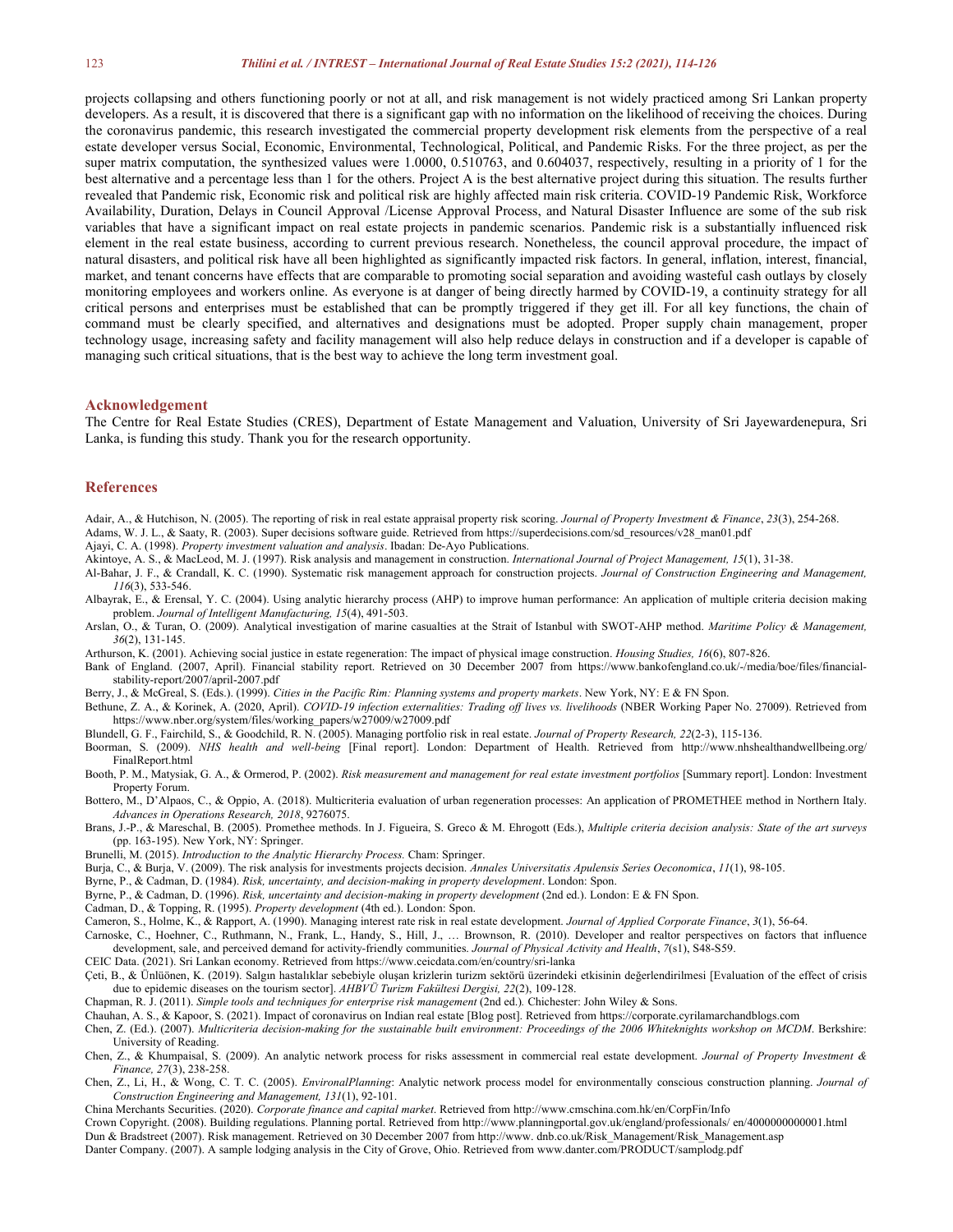Dinçer, H., & Görener, A. (2011). Performans değerlendirmesinde AHP-TOPSIS ve AHP-VIKOR yaklaşımları: Hizmet sektörunde bir uygulama [Performance evaluation using AHP-VIKOR and AHP-TOPSIS approaches: The case of service sector]. *Mühendislik ve Fen Bilimleri Dergisi, 29*(3), 244-260.

Dullisear, R. (2001). Checklist helps tick off how to avoid pitfalls during development. *Australian Property Journal*, *36*(6), 509-514.

Emrouznejad, A., & Marra, M. (2017). The state of the art development of AHP (1979-2017): A literature review with a social network analysis. *International Journal of Production Research*, *55*(22), 6653-6675.

Enever, N., & Isaac, D. (2002). *The valuation of property investments* (6th ed.). London: Estates Gazette.

Financial Services Authority (FSA). (2005). Strengthening capital standards. Retrieved on 30 December 2007 from http://www.fsa.gov.uk/pubs/cp/cp05\_03.pdf

Flanagan, R., & Norman, G. (1993). *Risk management and construction*. Boston, MA: Blackwell Scientific.

Frodsham, M. (2007, December). Risk management in UK property portfolios: A survey of current practice [Research findings]. London: Investment Property Forum. Gehner, E. (2003). *Risicoanalyse bij projectontwikkeling*. Amsterdam: Uitgeverij SUN.

Gibson, V. A., & Louargand, M. (2002, April). *Risk management & the corporate real estate portfolio*. Paper presented at the American Real Estate Society Annual Meeting, Naples, FL. Retrieved from www.reading.ac.uk/LM/LM/fulltxt/0202.pdf

GIS & Data. (https://gisanddata.maps.arcgis.com/apps/opsdashboard/index.html#/bda7594740fd 40299423467b48e9ecf6)

Gołąbeska, E. (2018). The DEMATEL method in the analysis ofthe residential real estate market in Bialystok. *Real Estate Management and Valuation, 26*(1), 16-25.

Gross, M., & Lin, C. (2020). Comparison of real estate management system in China and Poland. *Real Estate Management and Valuation, 28*(1), 13-27.

- Gujral, V., Palter, R., Sanghvi, A., & Vickery, B. (2020, April 9). Commercial real estate must do more than merely adapt to coronavirus. *McKinsey & Company*. Retrieved from https://www.mckinsey.com/industries/private-equity-and-principal-investors/our-insights/commercial-real-estate-must-do-more-than-merely adapt-to-coronavirus
- Halman, J. I. M., Gehner, E., & de Jonge, H. (2006, April 6-7). Risk management in the Dutch real estate development sector: A survey. InD. Amaratunga, R. Haigh, R. Vrijhoef, M. Hamblett, & C. van den Broek (Eds.), Proceedings of the 6th International postgraduate research conference in the built and human *environment* (pp. 541-552). Salford: SCRI.

Hargitay, S. E., & Yu, S.-M. (1993). *Property investment decisions: A quantitative approach*. London: E & FN Spon.

Ho, W. (2008). Integrated analytic hierarchy process and its applications – A literature review. *European Journal of Operational Research, 186*(1), 211-228.

Ho, W., Dey, P. K., & Higson, H. E. (2006). Multiple criteria decision making techniques in higher education. *International Journal of Educational Management, 20*(5), 319-337.

- Jones Lang LaSalle (JLL). (2020, April 19). COVID-19: Global real estate implications. Retrieved from https://www.jll.co.uk/en/trends-and-insights/research/covid-19-global-real-estate-implications
- Kajanus, M., Kangas, J., & Kurttila, M. (2004). The use of value focused thinking and the A'WOT hybrid method in tourism management. *Tourism Management, 25*(4), 499-506.
- Kandakoglu, A., Celik, M., & Akgun, I. (2009). A multi-methodological approach for shipping registry selection in maritime transportation industry. *Mathematical and Computer Modelling, 49*(3-4), 586-597.

Kangas, J., Pesonen, M., Kurttila, M., & Kajanus, M. (2001, August 2-4). *A'WOT: Integrating the AHP withSWOT analysis*. Paper presented at the Sixth International Symposium on the Analytic Hierarchy Process (6<sup>th</sup> ISAHP), Berne, Switzerland.

- Khalafallah, A. M. G., Taha, M. A., & El-Said, M. (2005, November 21-22). Estimating residential projects cost contingencies using a belief network. Paper presented at the Management Engineering Society Conference (Project management: Vision for better future conference), Cairo, Egypt.
- Kozioł-Kaczorek, D. (2012). Hierarchizacja cech nieruchomości z zastosowaniem analitycznego procesu hierarchicznego [Analytic Hierarchy Process and characteristics of real estate]. *Studia i Materiały Towarzystwa Naukowego Nieruchomości, 20*(1), 165-174.

Kozioł-Kaczorek, D. (2014). The use of combined multicriteria method for the valuation of real estate. *Optimum. Studia Ekonomiczne, 5*(71), 208-218.

Kryvobokov, M. (2005). Estimating the weights oflocation attributes with the Analytic Hierarchy Process in Donetsk, Ukraine. *Nordic Journal of Surveying and Real Estate Research, 2*(2), 7-31.

Kurttila, M., Pesonen, M., Kangas, J., & Kajanus, M. (2000). Utilizing the analytic hierarchy process (AHP) in SWOT analysis — A hybrid method and its application to a forest-certification case. *[Forest](http://ideas.repec.org/s/eee/forpol.html) Policy and [Economics,](http://ideas.repec.org/s/eee/forpol.html) 1*(1), 41-52.

- Lam, P. T. I., Chan, A. P. C., Chan, D. W. M., Chan, E. H. W., Wong, F. K. W., & Wong, F. W. H. (2006). *A model for buildability assessment in Hong Kong* [Research monograph]. Hong Kong: The Hong Kong Polytechnic University.
- Lee, S., & Walsh, P. (2011). SWOT and AHP hybrid model for sport marketing outsourcing using a case of intercollegiate sport. *Sport Management Review, 14*(4), 361-369.
- Lee, S. L. (2003). *When does direct real estate improve portfolio performance?* (Working paper No. 17/03). Reading: Henley Business School. Retrieved from www.reading.ac.uk/LM/LM/fulltxt/1703.pdf
- Leung, B. Y. P., & Hui, E. C. M. (2002). Option pricing for real estate development: Hong Kong Disneyland. *Journal of Property Investment & Finance, 20*(6), 473- 495.

Ling, D. C., Wang, C., & Zhou, T. (2020). A first look at the impact of COVID-19 on commercial real estate prices: Asset-level evidence. *The Review of Asset Pricing Studies, 10*(4), 669-704.

Liverpool City Council (LCC). (2008). Liverpool city council property tax*.* Retrieved from https://liverpool.gov.uk/

- Loizou, P., & French, N. (2012). Risk and uncertainty in development: A critical evaluation of using the Monte Carlo simulation method as a decision tool in real estate development projects. *Journal of Property Investment & Finance*, *30*(2), 198-210.
- Lyons, T., & Skitmore, M. (2004). Project risk management in the Queensland engineering construction industry: A survey. *International Journal of Project Management, 22*(1), 51-61.

Markham, J. (2001). Development finance: Analysing structures here and internationally. *Australian Property Journal*,*36*, 695-703.

- Marzouk, M., & Aboushady, A. (2018). Modeling risks in real estate development projects: A case for Egypt. *International Journal of Strategic Property Management*, *22*(6), 447-456.
- Miles, M. E., Berens, G., & Weiss, M. A. (2000). *Real estate development: Principles and process* (3rd ed.). Washington, DC: Urban Land Institute.
- Moore, W. (2006). *Five ways to reduce commercial real estate risks* [Working paper]. Beaverton, OR: Pacific Security Capital. Retrieved from www.pacificsecuritycapital.com/index.cfm?action=hom. data&pageid=364

Morledge, R., Smith, A., & Kashiwagi, D. T. (2006). *Building procurement*. Oxford: Blackwell Science.

Moss, Q. Z., Alho, J., & Alexander, K. (2007). Performance measurement action research. *Journal of Facilities Management, 5*(4), 290-300.

Nabarro, R., & Key, T. (2005, April). Performance measurement and real estate lending risk. In BIS Papers No. 21: Real estate indicators and financial stability (pp. 70-90). Basel: Bank for International Settlements (BIS). Retrieved from www.bis.org/publ/bppdf/bispap21.html

National Association of Realtors (NAR). (n.d.). *Commercial & investment real estate*. Retrieved from https://www.nar.realtor/commercial-investment-real-estate

Nermend, K. (2017). *Metody analizy wielokryterialnej i wielowymiarowej we wspomaganiu decyzji* [Methods of multi criteria and multidimensional analysis in decision making]. Warsaw: Wydawnictwo Naukowe PWN.

Newell, G., & Steglick, M. (2006). Assessing the importance of property development risk factors. *Pacific Rim Property Research Journal*, *12*(1), 22-37.

Nicola, M., Alsafi, Z., Sohrabi, C., Kerwan, A., Al-Jabir, A., Iosifidis, C., … Agha, R. (2020). The socio-economic implications of the coronavirus pandemic (COVID-19): A review. *International Journal of Surgery, 78*, 185-193.

- Nnamani, O. C. (2017). Application of quantitative risk assessment techniques in property investment appraisal in Enugu Urban, Nigeria. *Journal of Land Management and Appraisal*, *5*(1), 23-41.
- Nowak, M. (2004). Metody ELECTRE w deterministycznych i stochastycznych problemach decyzyjnych [ELECTRE methods in deterministic and stochastic decision problems]. *Decyzje*, (2), 35-65.
- Ogunba, O. A., Ojo, O., & Boyd, T. P. (2005, July 4-5). Assessing development appraisal risk with reference to client specific risk tolerance and perspectives. In A. C. Sidwell (Ed.), *QUT Research Week 2005: Conference Proceedings*. Brisbane: Queensland University of Technology.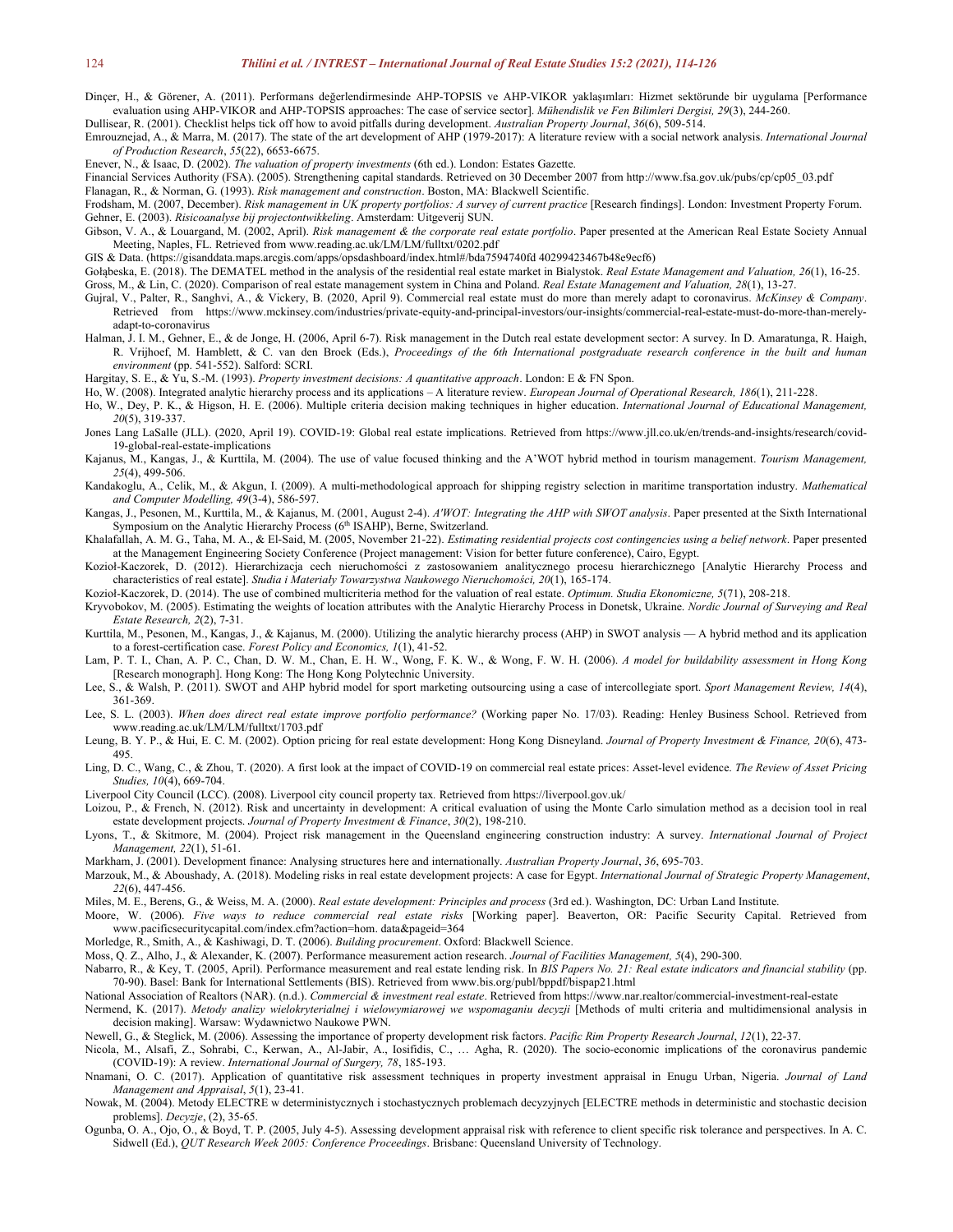- Pesonen, M., Kurttila, M., Kangas, J., Kajanus, M., & Heinonen, P. (2001). Assessing the priorities using A'WOT among resource management strategies at the Finnish forest and park service. *Forest Science, 47*(4), 534-541.
- Ponis, S. T., & Ntalla, A. (2016). Crisis management practices and approaches: Insights from major supply chain crises. *Procedia Economics and Finance, 39*, 668- 673.
- Pyhrr, S., Roulac, S., & Born, W. (1999). Realestate cycles and their strategic implications for investors and portfolio managers in the global economy. *Journal of Real Estate Research*, *18*(1), 7-68.
- Raftery, J. (1994). *Risk analysis in project management*. London: E & FN Spon.
- Saaty, T. L. (1980). *The analytic hierarchy process: Planning, priority setting, resource allocation*. London: McGraw-Hill.
- Saaty, T. L. (1986). Axiomatic foundation of the Analytic Hierarchy Process. *Management Science, 32*(7), 841-855.
- Saaty, T. L. (1990). An exposition of the AHP inreply to the paper 'Remarks on the Analytic Hierarchy Process'. *Management Science, 36*(3), 259-268.
- Saaty, T. L. (1994). How to make a decision: The analytic hierarchy process. *Interfaces, 24*(6), 19-43.
- Saaty, T. L. (1996). *Decision making with dependence and feedback: The analytic network process*.Pittsburgh, PA: RWS Publications.
- Saaty, T. L. & Vargas, L. G. (1991). *Prediction, projection and forecasting*. Boston, MA: Kluwer Academic.
- Saaty, T. L., & Vargas, L. G. (2006). Decision making with the Analytic Network Process: Economic, political, social and technological applications with benefits, *opportunities, costs and risks*. New York, NY: Springer.
- Sagalyn, L. (1990). Real estate risk and the business cycle: Evidence from security markets. *Journal of Real Estate Research, 5*(2), 203-219.
- Sanchaniya, R. J. (2021). The effect of Covid-19 on the real estate industry in India. Baltic Journal of Real Estate Economics and Construction Management, 9(1), 122-129.
- Sharma, M. J., Moon, I., & Bae, H. (2008). Analytic hierarchy process to assess and optimize distribution network. *Applied Mathematics and Computation, 202*(1), 256-265.
- Si, S.-L., You, X.-Y., Liu, H.-C., & Zhang P. (2018). DEMATEL technique: A systematic review of the state-of-the-art literature on methodologies and applications. *Mathematical Problems in Engineering, 2018*, Article 3696457.
- Simon, M., Houghton, S. M., & Aquino, K. (2000). Cognitive biases, risk perception, and venture formation: How individuals decide to start companies. *Journal of Business Venturing, 15*(2), 113-134.
- Sitkin, S. B., & Pablo, A. L. (1992). Reconceptualizing the determinants ofrisk behavior. *Academy of Management Review, 17*(1), 9-38.
- Smith, N. J., Merna, T., & Jobling, P. (2006). *Managing risk in construction projects* (2nd ed.). Malden, MA: Balckwell Publishing.
- Tanrıvermiş, H. (2020). Possible impacts of COVID-19 outbreak on real estate sector and possible changes to adopt: A situation analysis and general assessment on Turkish perspective. *Journal of Urban Management*, *9*(3), 263-269.
- Thilini, M., & Wickramaarachchi, N. C. (2019). Risk assessment in commercial real estate development: An application of analytic network process. *Journal of Property Investment & Finance, 37*(5), 427-444.
- Uchehara, I., Hamma-adama, M., Obiri, K. A., Jafarifar, N., & Moore, D. (2020). Impacts and risk management of COVID-19 pandemic on real estate supply chain. *International Journal of Real Estate Studies, 14*(S1), 41-53.
- Urban Development Institute of Australia (UDIA).(2003). The development industry NSW's engine room. *Developers Digest, 3*, 12-13.
- Udoudoh, F. P. (2020). Risks management in real estate development. *PM World Journal*, *9*(7), 1-15.
- Uher, T. E., & Toakley, A. R. (1999). Risk management in the conceptual phase of a project. *International Journal of Project Management, 17*(3), 161-169.
- United Nations Conference on Trade and Development (UNCTAD). (2020). *Word investment report 2020: International production beyond the pandemic*. New York, NY: United Nations Publications. Retrieved from https://unctad.org/webflyer/world-investment-report-2020
- United Nations Environment Programme (UNEP). (2007). *Buildings and climate change: Status, challenges and opportunities*. Nairobi: United Nations.
- Wang, Z., & Tang, K. (2020). Combating COVID-19: Health equity matters. *Nature Medicine, 26*, 458.
- Watkins, J. C., Hughes, S. C., Sims, R., II., Hildebran, M. E., & Hoyer, B. D. (2004). Assessing commercial real estate portfolio risk. *Supervisory Insights*,(Summer), 26-31. Retrieved from https://www.fdic.gov/regulations/examinations/supervisory/insights/sisum04/sisummer04-article4.pdf
- Whipple, R. T. M. (1988). Evaluating development projects. *Journal of Valuation, 6*(3), 253-286.
- Yüksel, İ., & Dağdeviren, M. (2007). Using the analytic network process (ANP) in a SWOT analysis A case study for a textile firm. *Information Sciences, 177*(16), 3364-3382.
- Zainudeen, N., & Jeyamathan, J. (2008). Qualitative risk analysis framework for office developments. *Built-Environment – Sri Lanka*, *8*(2), 32-40.